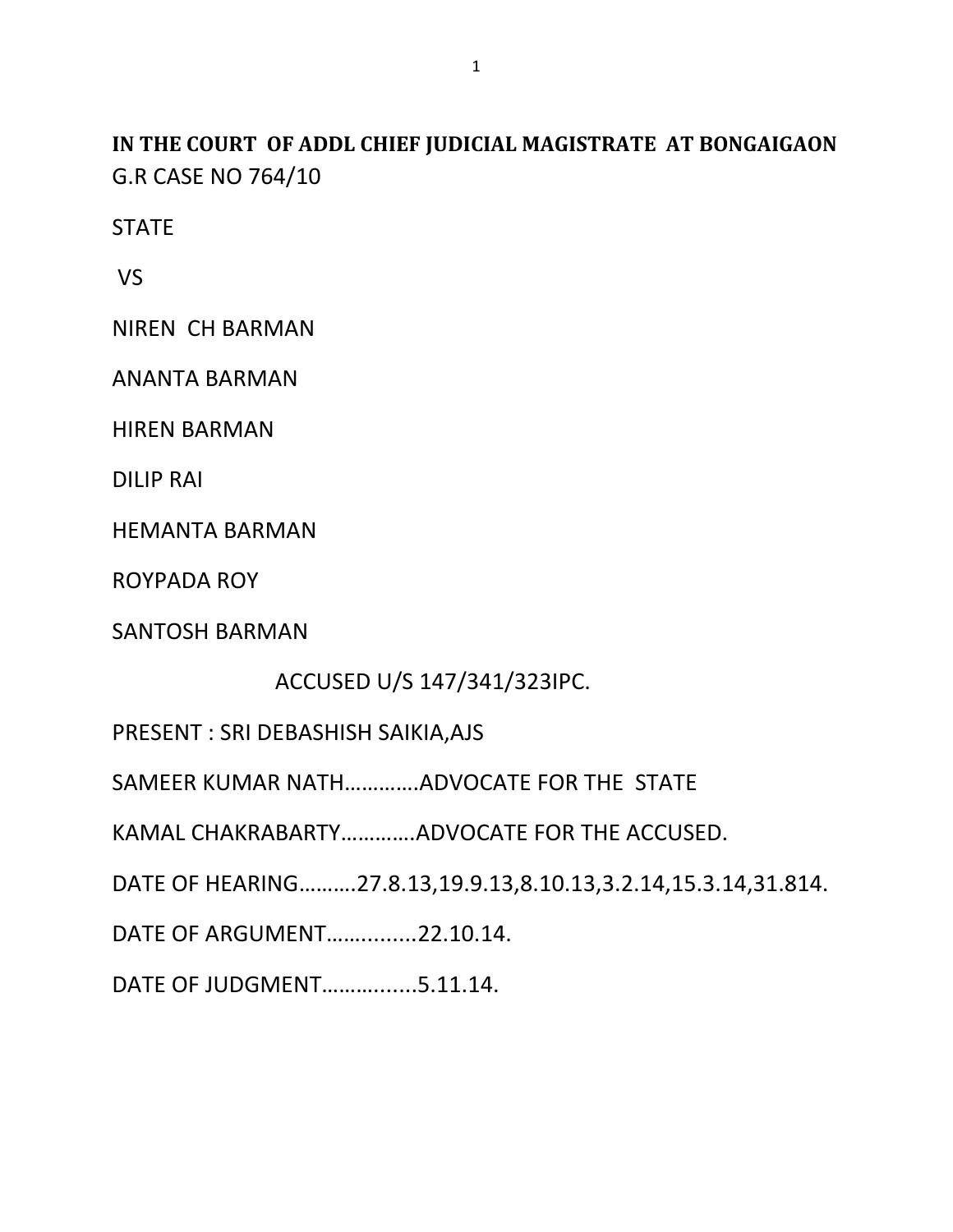## **JUDGMENT**

1) Informant Dhiren Barman lodged an ezaher on 31.10.10 before the I.C Bidyapur P.P stating inter-alia that on 30.10.10 at about 7 pm while he was on his way to his home from Lalkura village, accused persons waylaid him before the house of Niren Barman and thereafter they assaulted him. It was further alleged by the informant that he was thereafter dragged to the bank of Champabati river where he was again beaten up and his mobile phone was also taken away by the accused. The informant also alleges that on his raising a hue and cry, nearby people came and rescued him.

2)I/C Bidyapur O.P on receipt of the above ezaher forwarded the same to O.C Bongaigaon P.S who on receipt of the said ezaher registered a case vide Bongaigaon P.S case no 553/10 u/s 147/341/325/379IPC and started investigation of the case. On completion of investigation charge sheet was filed against accused person's u/s 147/341/323IPC.

3) Cognisance of the case was taken and process was issued against the accused. On appearance of the accused copy of the case was furnished. Vide order dt 16.10.12 my learned predecessor in chair explained the particulars of offence u/s147/341/323IPC to which the accused pleaded not guilty and claimed to be tried. Prosecution in order to prove its case examined eight witnesses including the M.O and the I/O.

4) The plea of the accused persons is that of total denial. Statement of the accused person's u/s 313 CrPC was recorded in which the accused persons reiterated their defence plea. Accused however declined to adduce evidence. I have heard arguments forwarded by the learned counsel of both sides.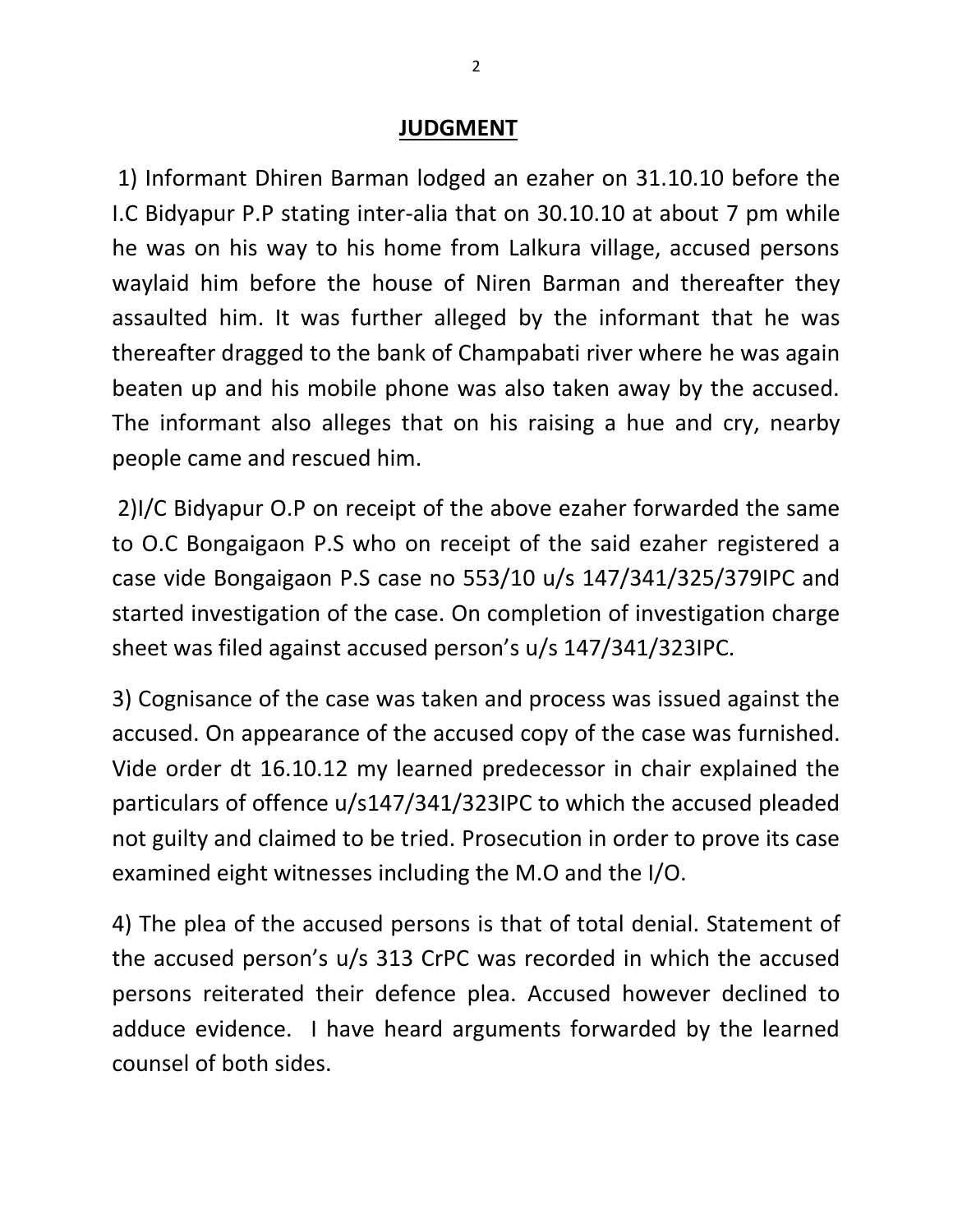**5)The only point for determination is** : i) Whether the accused persons being members of an unlawful assembly committed rioting on 30.10.10 at about 7pm ?

Secondly whether the accused person on the same day time and place caused wrongful restraint to the informant and thereafter voluntarily caused hurt to him?

## **DISCUSSION,DECISIONS AND REASONS THEREFOR:**

6) PW1 is the informant Dhiren Barman. In his evidence Pw1 deposed that on 30.10.10 at about 6.30 pm when he was on his way to his home from Lalkura village in a bicycle accused Niren Barman and the other accused persons stopped him and after felling him to the ground assaulted him. Pw1 deposed that the accused were armed with weapons and that on his raising a hue and cry his son Prasenjit Barman and other villagers from nearby Chikibiki village came and rescued him. According to Pw1 the VDP secretary of Chikibiki Viallge namely Nur Islam took him to his residence and informed the police and police thereafter sent him to hospital. Pw1 also deposed that he received injuries on his legs, teeth and on his eyes. In this regard he has lodged the ezaher which he identified as Ext1.

7) PW2 is the son of the informant Prasenjit Barman. He deposed in tune with his father Pw1. PW3 is Ganesh Barman and he is a reported witness.

8) Pw 4 Is Md Noor Islam and he is the VDP secretary of Chikimiki village. In his evidence he deposed that the incident took place about three years ago and that at the time of incident he was in the bazaar.PW4 deposed that at that time he received a phone that the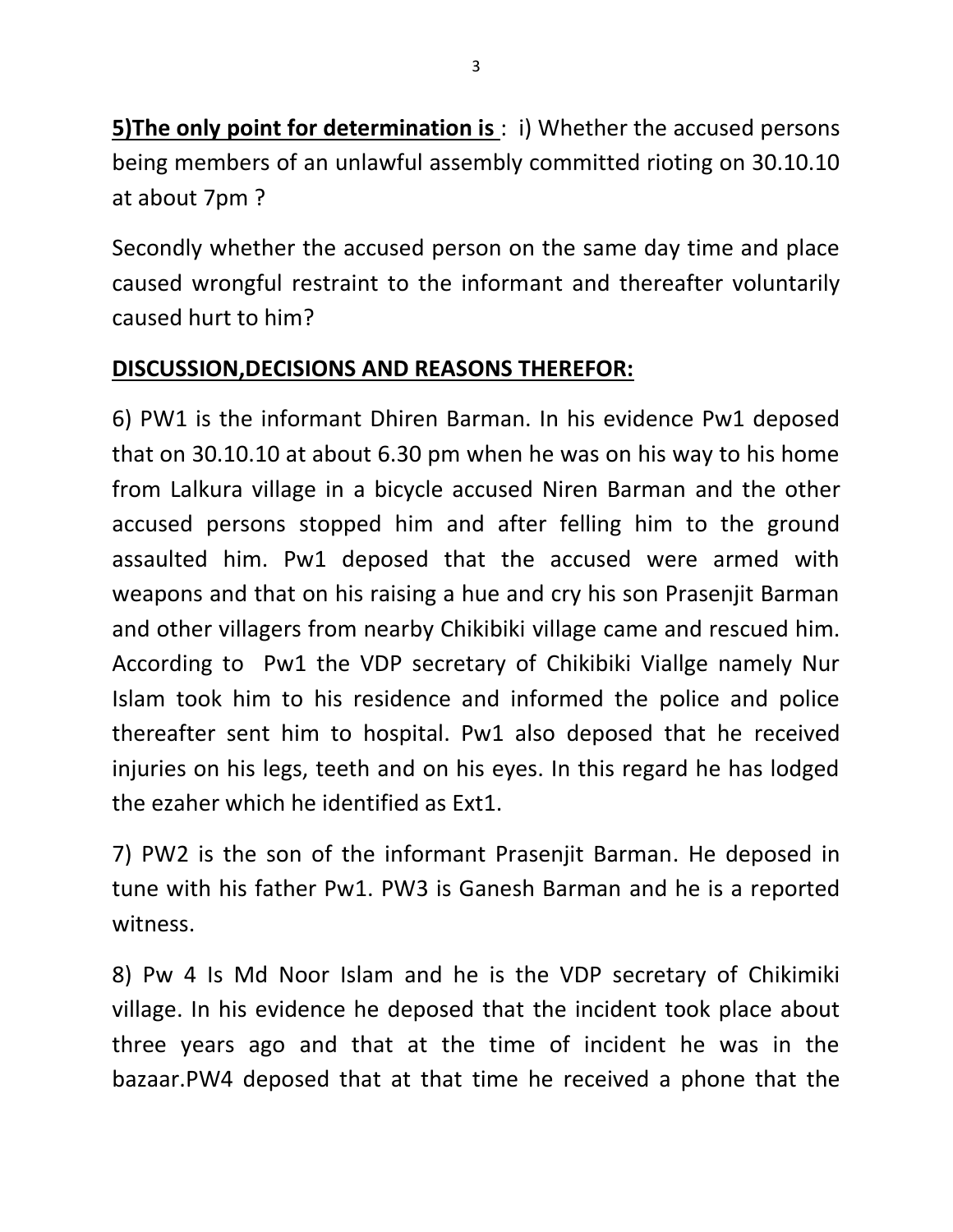informant has come to meet him. PW4 further deposed that when he reached home the informant told him that people of Nachalkuti viallge would beat him up if he dares to visit the said village. Coming to know about the same from the informant, he thereafter informed the I/C and on the instruction of the I/C he took the informant to the police outpost.

9) Pw5 is Sarala Barman is the wife of the informant, while Pw6 Basanti Barman is the daughter in law of the informant. Both of them more or less deposed in tune with each other. Both of them deposed that they on hearing the hue and cries of the informant rushed to the place of incident and saw the accused assaulting the informant. PW5 also deposed that VDP secretary rescued her husband and took her husband(Pw1) to the police outpost from where her husband was taken to the hospital.

10) Pw7 is Dr Rahmatullah and in his evidence he deposed that on 30.10.10 while working as M.O at Bidyapur CHC he examined one Dhiren Barman who was brought on police requisition. Pw7 deposed that on examination he found (1) mild laceration at inner aspect of lower limb with active bleeding, (2) Painful swelling around left eye. According to him injury was simple in nature caused by blunt object. Pw7 identified the injury report as Ext 2. In cross the PW7 clarified injury sustained by the victim cannot be caused by falling as had the patient fallen down then there would be injuries on other parts of the body.

11) Pw8 is the I/O S.I Babul Ch Das. In his evidence he deposed that on 30.10.10 at about 8.15 pm VDP secretary Nur islam brought the informant to the outpost and he thereafter sent the injured/informant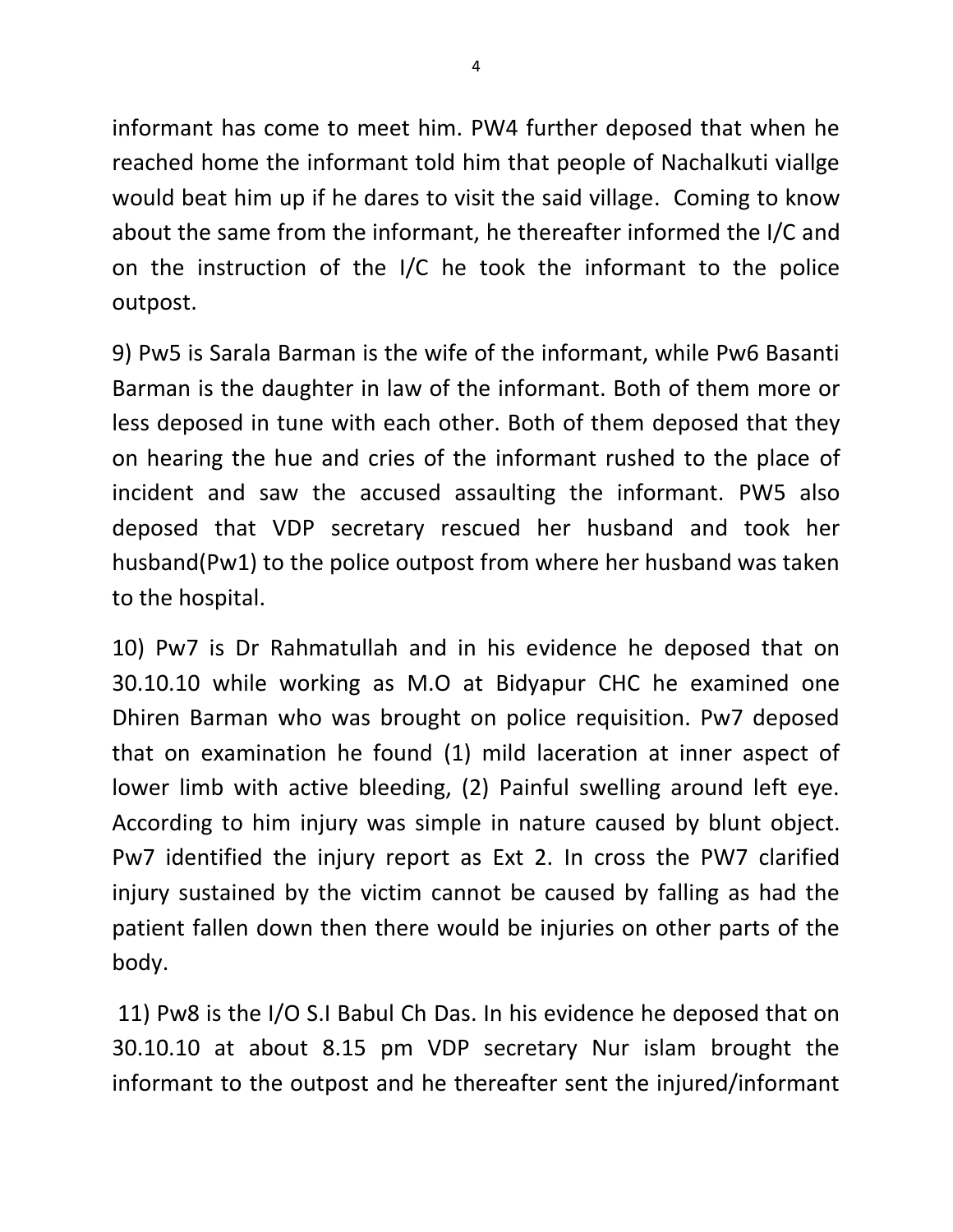to hospital. Pw8 also deposed that on the next day an ezaher was lodged which was forwarded to Bongaigoan P.S and in the meantime he took upon himself the investigation of the case. PW8 after completion of the investigation submitted charge sheet against the accused.

11) Learned counsel of the accused submitted that the prosecution case is doubtful as no independent witnesses have been examined in the case and the lone independent witness who is the VDP secretary of Chikimika viallge did not support the prosecution case and has deposed completely different from what the informant has deposed.

12) On the other hand learned counsel of the state submitted that inspite of some minor deficiencies here and there in the evidence of the prosecution witnesses, the remaining evidence of the prosecution witnesses has proved the case beyond all reasonable doubt and hence the accused deserves to be punished.

13) A perusal of the evidence on record discloses that apart from PW4 the VDP secretary no other independent witness has been examined. Though according to the prosecution witnesses who are the informant and his family members, people from the Chikimiki viallge along with the VDP secretary of the said village came to his rescue on hearing the cries of the victim/infromant, none of them was examined in the instant case apart from the VDP secretary.

14) Further the said VDP secretary (Pw4) has also not supported the informant's claim that he has rescued the informant while the accused were assaulting him. Pw4 only supported that part of the evidence where in informant has stated that he was taken to the police outpost by the said Pw4. Further Pw4 contrary to the claim of the victim Pw1, deposed that it was the informant who came to his house to meet him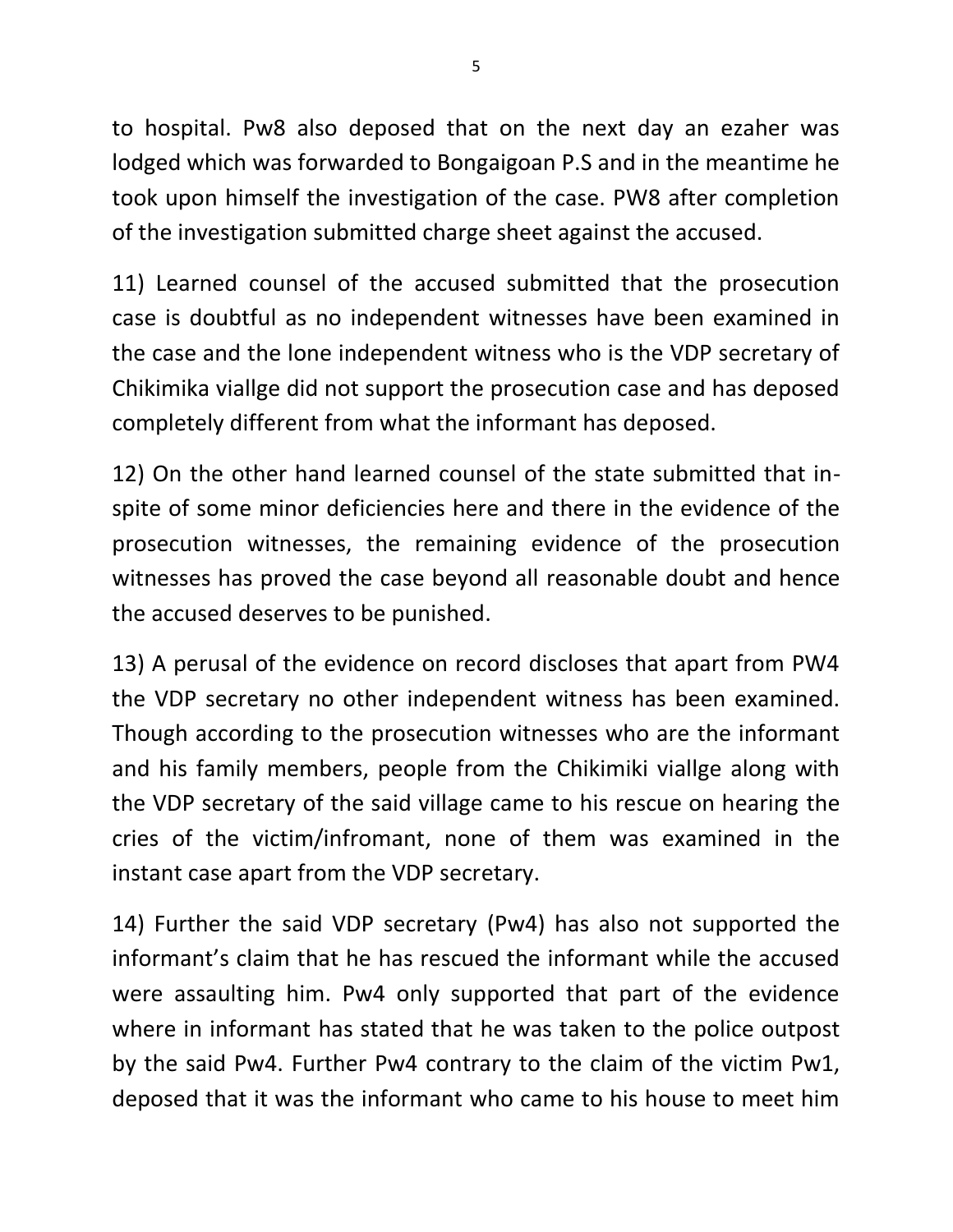and that when he came to his house from the market, the informant sought his help as according to the informant the villagers of Nachalkuti has threatened to assault him if he dares to visit the said village. This version of the Pw4 is contrary to the evidence of the informant Pw1 and in the face of the above contradictory versions between the injured informant on the one hand and the independent witness PW4 on the other hand, it now has to be seen as which of the two versions is believable. In this regard one may refer to the Apex court decision of **Harchand Singh Vs State of Haryana reported in AIR 1974 SC 344** where in the Apex court held that when prosecution adduces two sets of evidence one contradicting the other, and the court is not in a position to ascertain as to which set of witnesses is speaking the truth, then both the sets of witnesses have to be discarded, or the court should accept that set of evidence which is favorable to the accused.

15) Keeping the above principle in mind when the evidence of Pw1 is again revisited it is noticed that the informant Pw1 evidence could not be demolished in the course of cross examination. Similarly when the evidence of Pw4 is perused it is noticed that in his cross examination PW4 has asserted that the informant never told him that he was assaulted by the accused persons. Keeping the above features in mind when the evidence of the M/O Pw7 is perused it appears according to PW7 the informant was examined on 30.10.10 at about 9 pm when he was brought on police requisition and on examination, injuries were found on the body of the victim. Similarly when the evidence of the I/O Pw8 is perused it appears that Pw8 too has deposed that on 30.10.10 at about 8.15 Nur islam (referring to Pw4) has brought the injured/informant to the police outpost and that the injured informant was immediately sent for treatment under police requisition. The above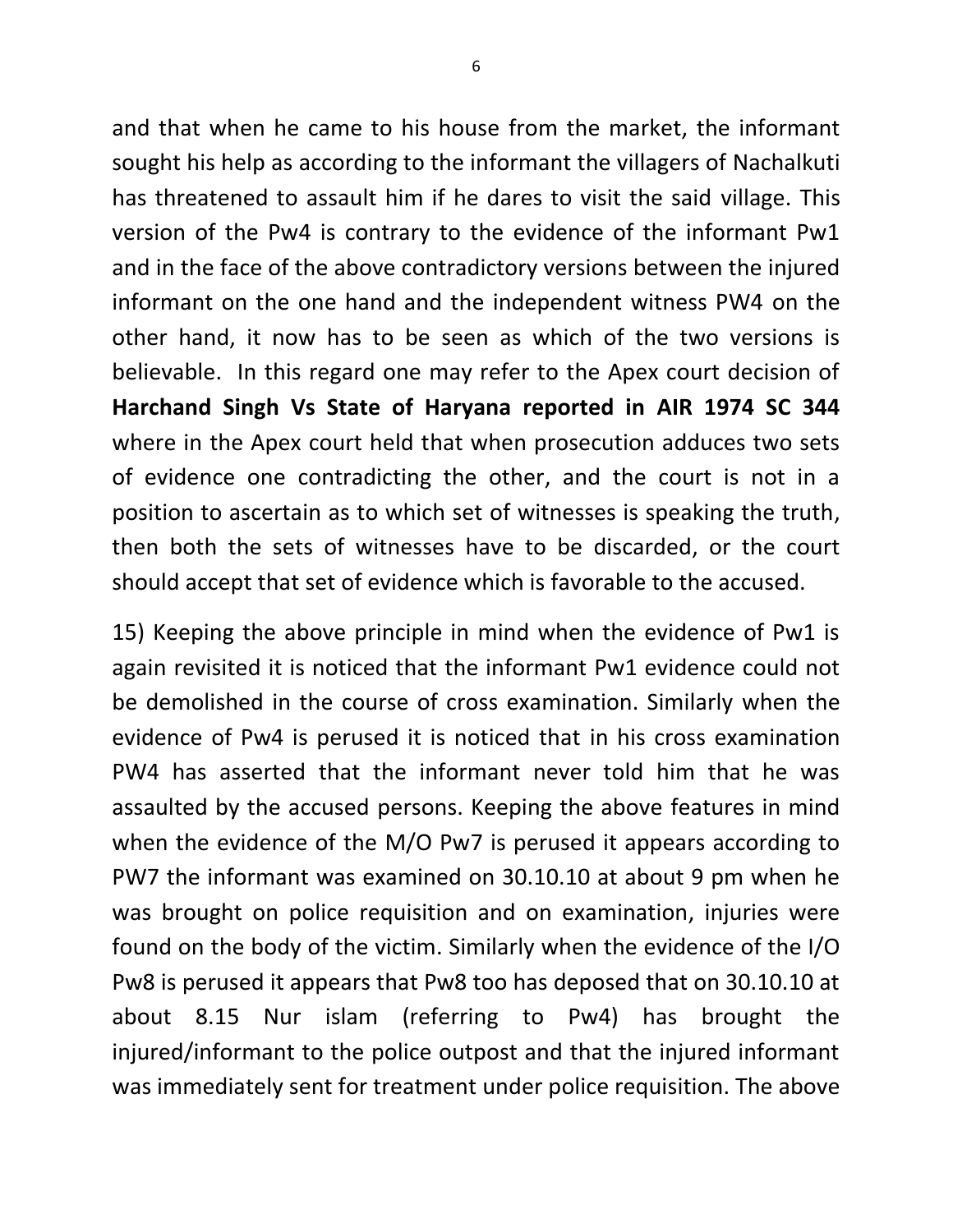evidence of the Pw8 was never disputed by the defence and as such the above unchallenged evidence of Pw8 completely corroborates the evidence of the injured informant that he has sustained injuries on the said day and that he was brought to the police outpost by PW4 and he was thereafter immediately sent for treatment on police requisition. PW4 though claimed that informant never told him that he was assaulted by the accused, and further when Pw4 has remained silent about the injuries sustained by the Pw1, the evidence of the Pw7 and Pw8 only goes to show that Pw4 has not come up with the actual truth and has suppressed material facts. Pw4 therefore is a witness who cannot be readily believed, in toto unless his version of the case is supported by other corroborative evidence on record. In the instant case the same is however missing, on the other hand the version of the informant Pw1 has received support from the other prosecution witnesses viz PW2, PW5 and PW6 who being the family members has supported the informant pw1 by stating that hearing the cries of the informant they rushed to the place of occurrence and saw the accused persons assaulting the Pw1. Further when the evidence of the Pw1 about his sustaining injuries has been corroborated by the evidence of the M.O and also by the I/O I see no reason to disbelieve the victim/informant Pw1. In such circumstances I am not inclined to rely upon the evidence of Pw4 and his version that the informant came to him and sought his help, and therefore that part of the evidence of Pw4 which is contrary to the version of Pw1 is therefore rejected. In accepting the evidence of the other witnesses viz Pw2, Pw5 and Pw6, I have also considered the alleged interestedness of prosecution witnesses in the facts and circumstances of the case as well as their reliability. From the trend of cross examination of prosecution

7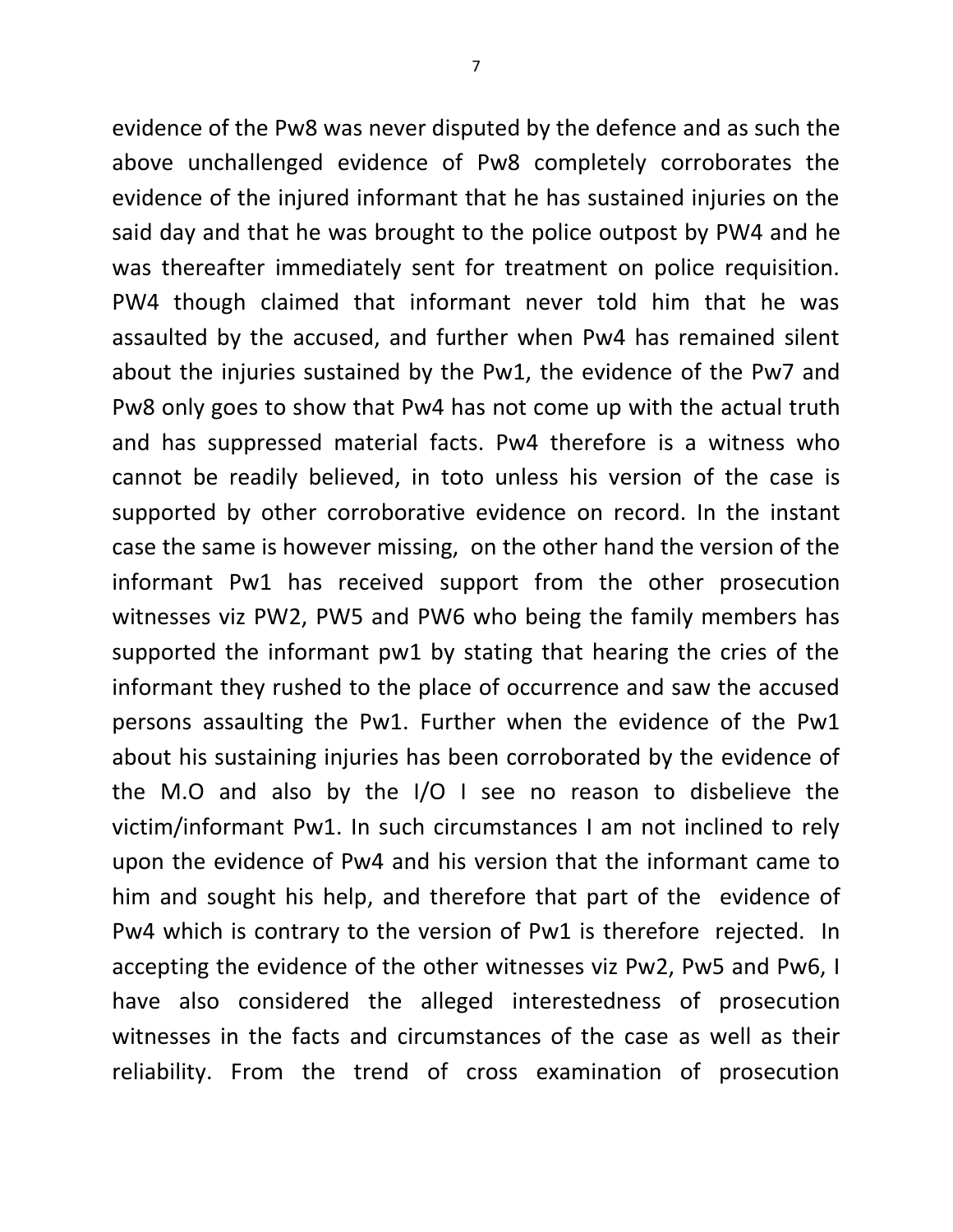witnesses it is but apparent that the informant had strained relationship with the village people, as Pw1 has even admitted that he was removed from the post of president ship of the Shiv mandir by the local people. Though the defence has not cross examined the I/O as to why he has not examined any other independent witness in the instant case, but from the fact and circumstances that is available in the evidence of the witnesses, the non willingness on the part of the villagers to take side with the informant and speak the actual truth and depose against the accused who are their fellow villagers cannot be ruled out. In such facts and circumstances the evidence of the family members who having seen the incident and who having testified the above facts before the court cannot be looked upon with suspicion, simply for the fact that they are the family members of the victim. The above witnesses have been consistent and their evidence has come out unscathed inspite of lengthy cross examination. There is nothing to disbelieve them and their evidence is accepted. I have also considered the submissions of the learned defence counsel about the discrepancies appearing in the evidence of the witnesses, but I am unable to concede to the same as the said discrepancies appearing in the evidence of the witnesses are on trivial matters not affecting the core of the prosecution case and such discrepancies can be ignored and the same is therefore is ignored.

16) From the discussion made above it is established that all the accused persons had participated in assaulting the informant, the moment the informant had reached near the house of Niren Barman. The sudden attack on Pw1 by all the accused persons only goes to show that all the accused person were actuated with a common intention to assault the informant and in pursuance of the said common intention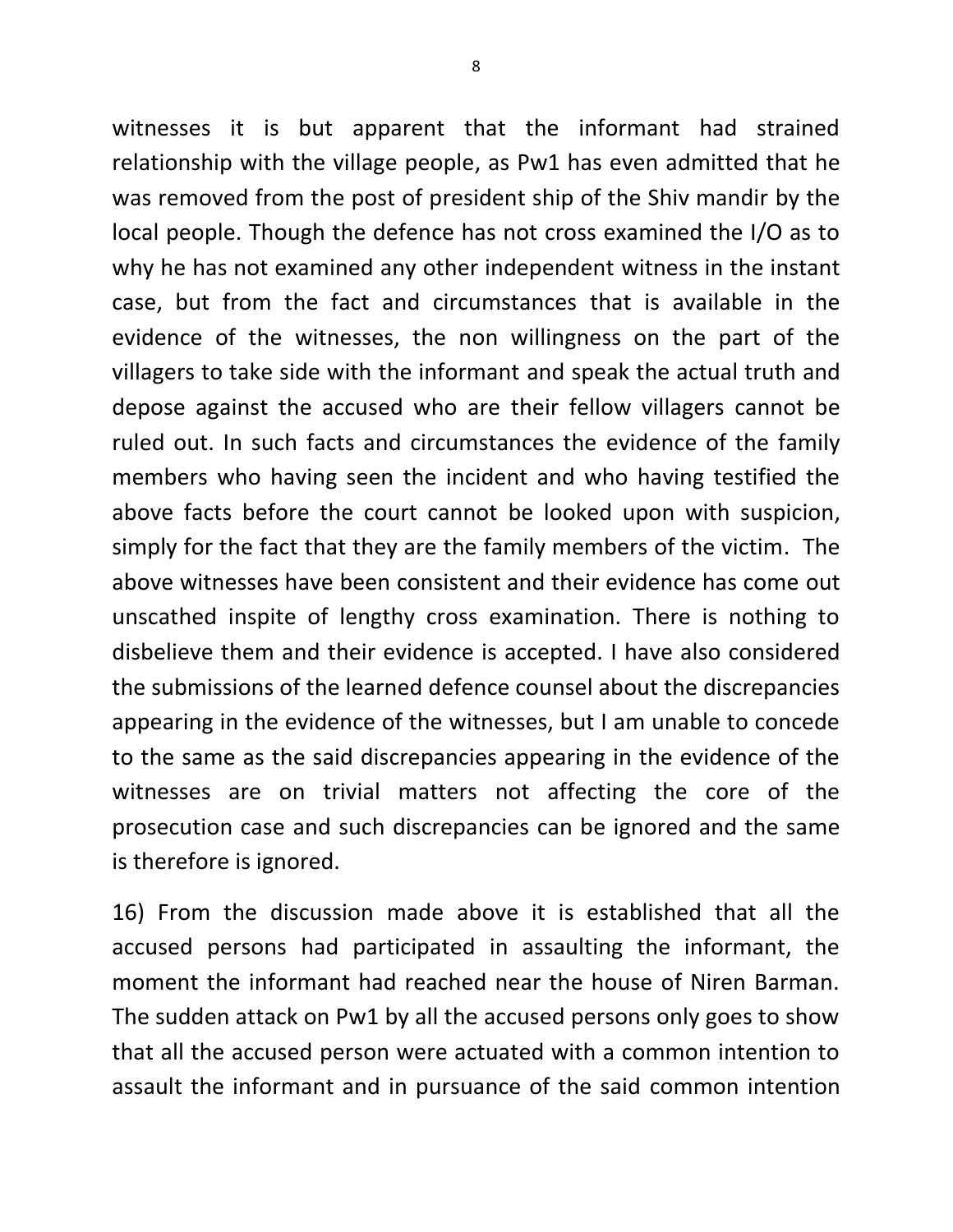all of them assaulted the informant and as such all the accused persons are guilty of voluntarily causing hurt to the informant. Accused persons are therefore held guilty u/s 323 IPC read with 34 IPC. The evidence available on record is however too scanty to hold that the informant was restrained from proceeding to his house by the accused persons as such charge u/s 341 IPC fails. Similarly the evidence is also too inadequate to hold that the accused persons had assembled with a common object and that in pursuance of the said common object they had used force or violence, as such charge u/s 147 IPC fails.

17) I have considered extending the beneficial provisions of the Offenders act to the accused but refrained from doing so as releasing the accused under the beneficial provisions would send a wrong signal to the society.

18) The accused persons are heard on the question of sentence. Accused persons submits that they all have families to look after and that sentencing them would cause immense hardship to their families. I have considered the above pleas vis a vis the facts and circumstances of the case. No previous conviction has been proved against the accused persons and as such considering all the facts and circumstances I am of the measured view that accused deserves a little leniency.

## **ORDER**

 Accused Niren Ch Barman, Ananta Barman, Hiren Barman, Dilip Rai, Roy Pada Roy,Hemanta Barman and Santosh Barman are convicted u/s 323 IPC read with 34 IPC and are sentenced to S.I for one month and also to pay a fine of rupees eight hundred each i/d to S.I for another ten days. They are however acquitted of the charge u/s 147 IPC and 341 IPC. Furnish free copy of judgment to the convict accused.